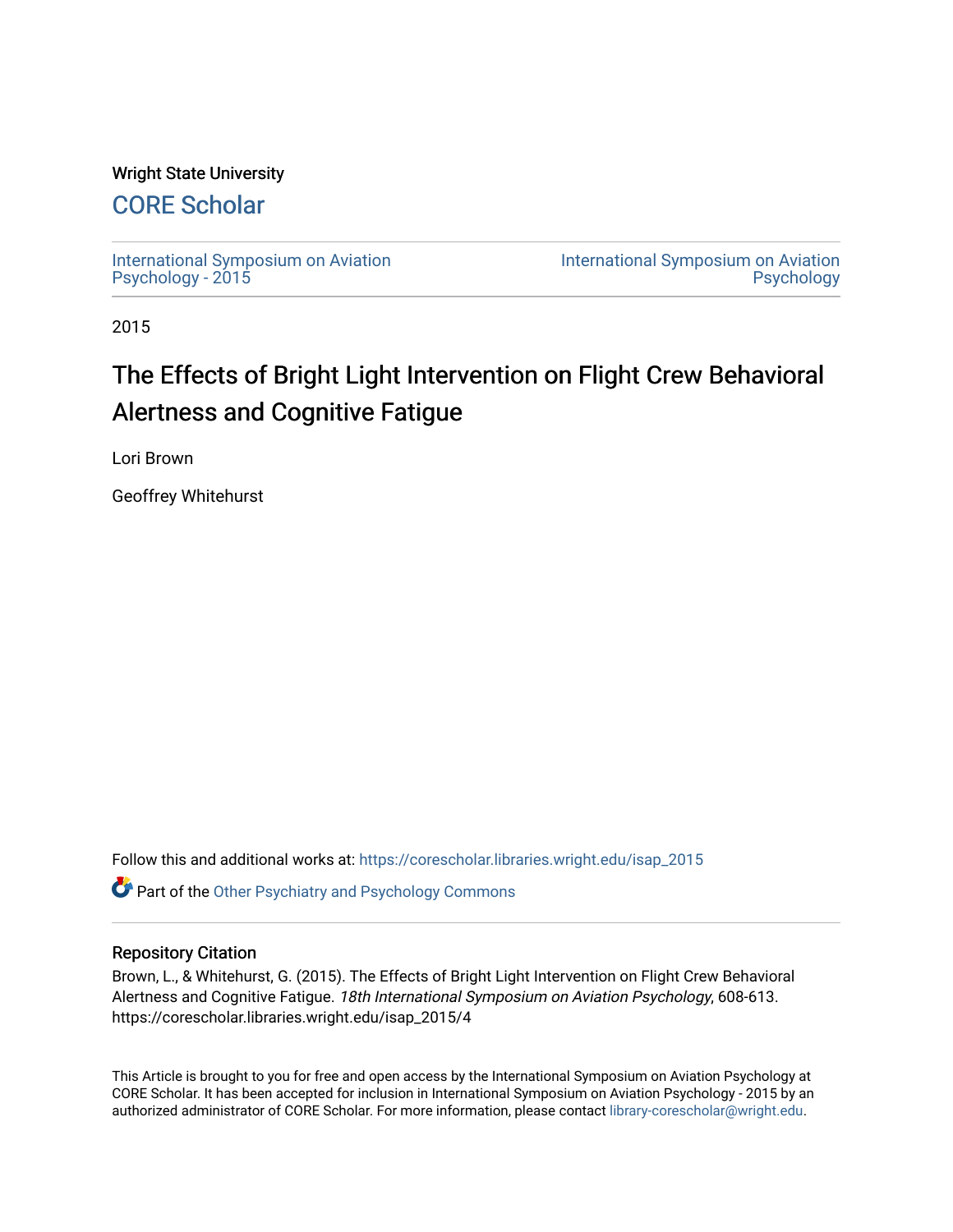## THE EFFECTS OF BRIGHT LIGHT INTERVENTION ON FLIGHT CREW BEHAVIORAL ALERTNESS AND COGNITIVE FATIGUE

Lori Brown Western Michigan University Kalamazoo, Michigan USA Geoffrey Whitehurst Western Michigan University Kalamazoo, Michigan USA

The study aimed to investigate the efficacy of bright light intervention to improve behavioral alertness and reduce cognitive fatigue in flight crew-members. During the four week study, crewmembers wore actigraph bands to monitor sleep behaviors. Self-assessed levels of sleepiness were recorded using the Karlosinska Sleepinees Scale (KSS), and self-assessed fatigue was measured using the Samn-Perelli (SP) fatigue scale. Participants completed psychomotor vigilance tests (PVT) to measure behavioral alertness. On the third and fourth weeks of the study, participants were exposed to short wavelength bright light (465nm blue) light intervention. The results show that there was a significant difference in alertness and cognitive fatigue between preintervention and post-intervention for each crew member and that 39.1% of the variance is explained by time (pre/post intervention). There is also a significant difference in alertness between flight crew and cabin crew and 49.4% of the variance is explained by position (flight/cabin crew).

Cognitive fatigue is a threat to aviation safety because of the impairments in alertness and performance it can create. It has significant physiological and performance consequences because it is essential that all flight crewmembers remain alert and contribute to flight safety by their actions, observations, and communications (Strauss, 2006). One poignant example which proved to be fatal for all onboard, was the crash of Colgan flight 3407, in Buffalo, New York, on February 12, 2009. According to the NTSB report (2010), "the pilot's performance was likely impaired because of fatigue". The first officer had traveled to work (commuted) all night from Seattle on a Fed-EX cargo aircraft and had been awake for 30 hours before the crash. The Captain had also traveled and slept in the crew room before the flight. This time traveling to work is not included in duty time, which increases the crewmembers 'time since awake.' Research shows that after 16 hours of 'time since awake' performance is similar to someone who is legally drunk. Additionally, there have been numerous occurrences of pilots falling asleep while on duty. These aircraft are operated by the autopilot, and are at risk or mid- air collisions, running low on fuel, impact into terrain, or being mistaken for hijacked aircraft and possible intercepted or shot down, if no communications are established. Western Michigan University, College of Aviation, Jeppesen (a Boeing Company), Nature Bright Company, Airline participants, and a leading sleep researcher Schoutens, A.M.C. of FluxPlus, BV, The Netherlands, collaborated to examine whether timed blue light could improve flight crewmember alertness and reduce cognitive fatigue.

#### **Countermeasures**

Safety being the most important objective in aviation can be improved with effective countermeasures to reduce fatigue related errors. Countermeasures can be classified in two categories, preventative and operational. Preventive strategies are used before flying or between flights to reduce the effects of fatigue, sleep loss, and circadian disruption. Proper sleep hygiene, a nap (no longer than 45 minutes) before a flight schedule, hydration, nutrition, exercise, and in some cases -treatment for sleep apnea have all been cited as effective preventative strategies for flight crew. These techniques can help to decrease the likelihood of the crewmember starting the trip with a sleep deficit. Whereas, 0perational strategiesare used during flights to maintain alertness and performance include controlled timed napping, hydration, bright light, strategic use of caffeine, proper nutrition, short walks when able (flight attendants only),and in seat stretches for pilots. The need of a combination of napping and other countermeasures, to improve alertness has been demonstrated by, Garbarino et al., 2004; Gronfier et al., 2007. While operational countermeasures can be most effective when combined with other operational or preventative countermeasures, this study focused on the bright light intervention.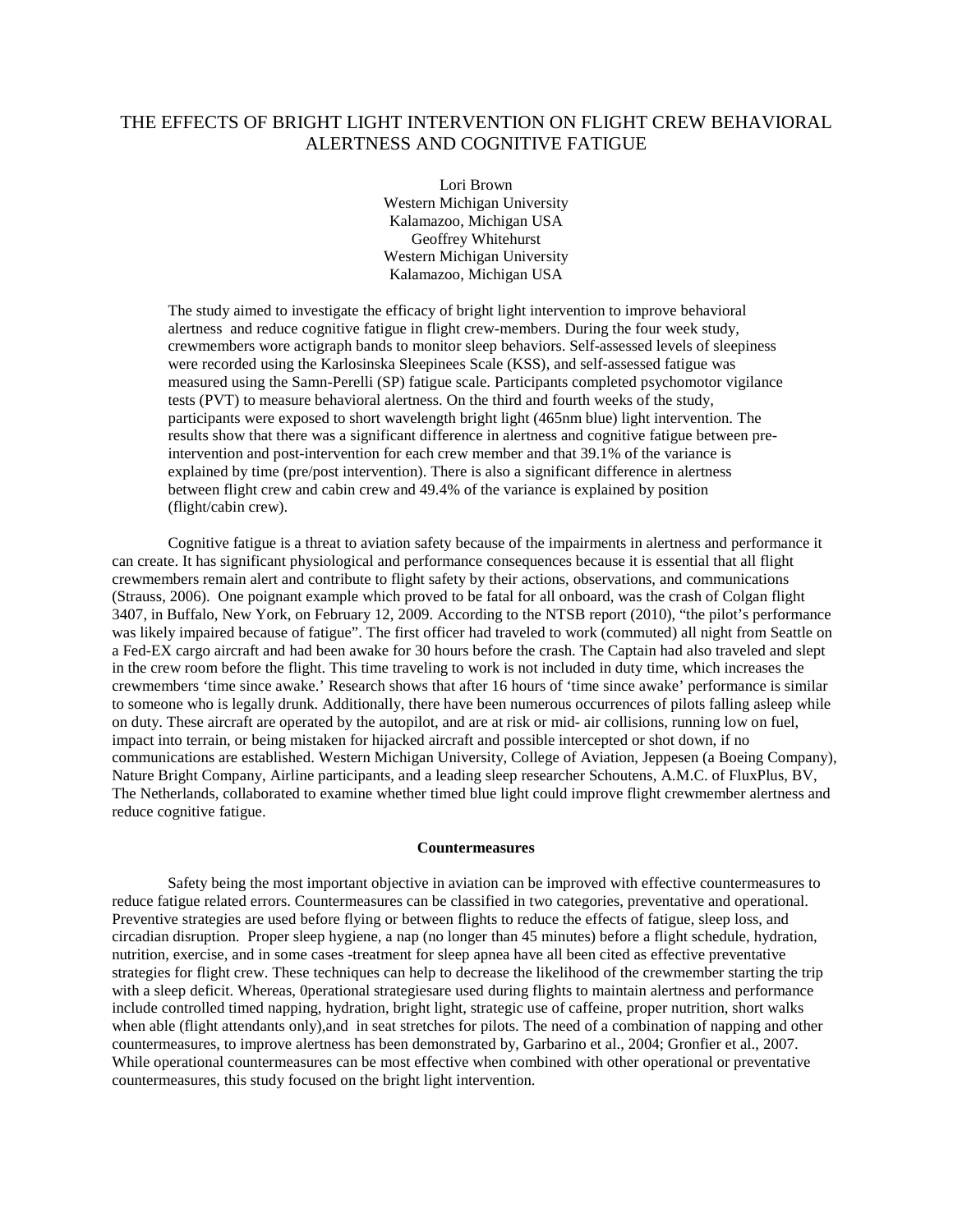#### **Light Interventions**

Alerting effects of light are tied to its suppression of melatonin, which is ordinarily released in the evening and night. Researchers Cajochen et al. (1999) showed measurable increases in subjective alertness and reductions in slow eye movements, with short wavelength (blue) light appearing to have the greatest alerting effect. There is also evidence that the alerting effects of light are independent of the time of day, leading to the possibility of employing light during the daytime to improve alertness and performance in individuals impaired due to prior sleep deprivation (Cajochen, 2007). Capitalizing on the immediate, direct alerting effects of light for flightcrew is particularly useful because the flight-deck environment with its high automation level, "limited opportunities for physical activity or social interaction, steady background noise, and low nighttime light levels creates a setting ripe for boredom, complacency, attention lapses, sleepiness, and performance decrement" (Caldwell, 1997). As shown in research conducted by Leger (2004), "bright light could be an effective countermeasure" and warrants further study. Despite the widespread use of light intervention in competitive sporting environments, the possible impact of blue or bright light therapy (ocular therapy) in aviation has received little attention, compared to caffeine.

A review of literature on the acute alerting effect of light shows it to be a potentially useful countermeasure where conditions allow its use. Light treatments may be easy to apply in real aviation occupational settings such as : crew check-in rooms, at home before flight schedule, hotel layovers, air-traffic control break rooms, and possibly aircraft galleys. Several studies have noted that a combination of countermeasures have a more pronounced affect compared to a single countermeasure (Wright JR, K., Badia, P., Meyers, B., and Plenzler , 1997). Based on this hypothesis, Léger et al., (2004) designed a preliminary study to test the effects of combination of napping and bright light pulses in a pilot group of shift workers. This study used short pulses (10 min) of 5000 lux white light, combined with naps (Leger et al., 2004). Both the number and the duration of the episodes of sleepiness were reduced by the intervention" (Leger et al., 2004). Beaven and Ekstrom reported (2013) that both the caffeine only and blue light only conditions enhanced accuracy in a visual reaction test requiring a decision and an additive effect was observed with respect to the fastest reaction times. Research also suggests that natural light has the same beneficial affects providing the crewmembers have the ability to receive natural light treatment in the operational setting-which makes the use of small lightweight portable artificial light units appealing. Adjusting the light level and color temperature is one of a limited number of possible environmental manipulations. A recent study (Brown, 2014) funded by Western Michigan University (Kalamazoo, Michigan, USA) FRAACA award was the first to look at the effects of blue light (460nm) in the occupational setting with flight crew members. The study aimed to investigate the efficacy of blue light therapy to improve alertness in flight crew-members. Western Michigan University, College of Aviation, Jeppesen (a Boeing Company), Nature Bright Company, Airline participants, and a leading sleep researcher Schoutens, A.M.C. of FluxPlus, BV, The Netherlands, collaborated to examine whether timed blue light could improve flight crewmember alertness, and mitigate cognitive fatigue- as seen with gold medal Olympic athletes to improve performance.

#### **Methods**

Fourteen flight crew members, males (n=9) and females (n=5), working as pilots or flight attendants, participated in the study under the Western Michigan University IRB approved protocol. All participants were nonsmoking, active flight crewmembers. The crewmembers were based in Sweden and maintained flight schedules to the Mediterranean and the Canary Islands, as well as long-haul flights to Thailand, India and Vietnam. Each participant was provided an informed consent document and attended a two hour training session on the use of the light and actigraphy band. Each participant was provided with a confidential code and completed the Morningness-Eveningness Questionnaire (MEQ), a self-assessment questionnaire (Horne & Ostberg, 1976), to measure their peak sleepiness and alertness time (diurnal type). The MEQ was used once at the beginning of the testing period to assess the habitual and preferred weekday and weekend clock times of the participants. The MEQ is a 19 item, self-report instrument that consists of questions in which the participant indicated their preference using a 4-point Likert Scale. During the 30 day study, the crewmembers wore actigraph wrist bands to record sleep/wake behaviors, and recorded self-assessed levels of sleepiness with the Karolinska Sleepiness Scale (KSS). Self-assessed fatigue was recorded using the Samn-Perelli Fatigue Scale (SP), and completed daily psychomotor vigilance tests (PVT). On the third and fourth weeks, the flight crew-members were exposed to blue light (BL) in field-based treatment with short wavelength (460nm) light therapy. Data collection was through the (iOS) Boeing Alertness Model (BAM) application called Jeppesen CrewAlert Lite, which can be used anywhere in the world with an iPhone, iPod, or iPad device.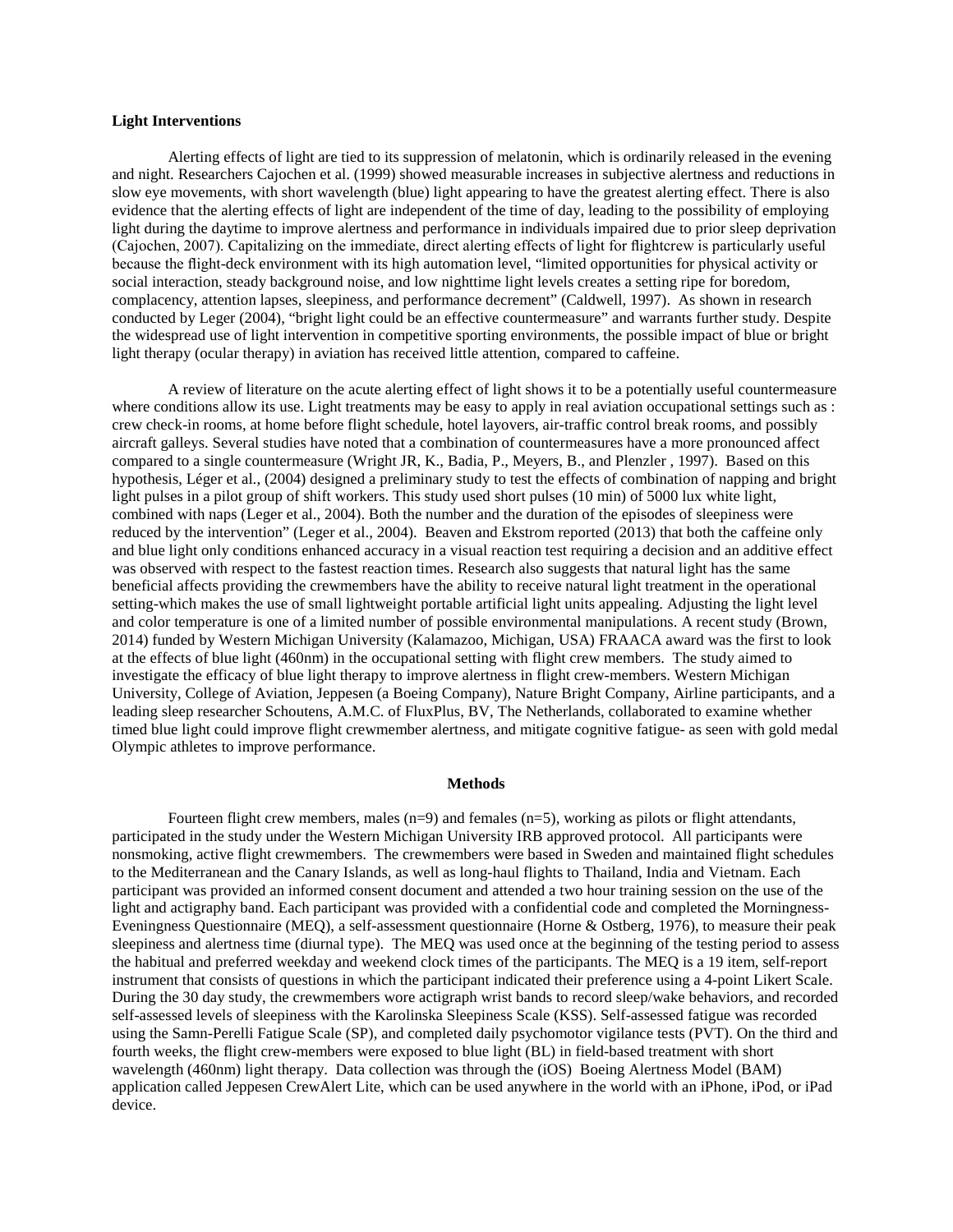#### **Equipment**

Nature Bright Company provided 20 Square One® rechargeable portable lightweight wake-up lights which weighed less than 2 lbs. The Square One light provides blue ( $\lambda$ max = 465 nm, 84.8  $\mu$ W/cm2, 39.5 lux, 1.74  $\times$ 1014 photons/cm2/s) light intervention and is one the smallest light therapy devices on the market, with an advanced optical lens, and a wakeup light alarm. The Square One (figure 1.) was selected due to the small portable size, ideal for crewmembers, as it was easy to place in a flight bag, handbag, or luggage.



*Figure 1.* Nature Bright Square One® rechargeable portable light[http://www.naturebright.com/]

CamNTech MotionWatch 8 actigraphy wrist band with a tri-axial digital accelerometer were worn for 30 days by all participants. Actigraphy has been used in studies to measure sleep/wake patterns for over 20 years (AASM, 2010). The advantage of actigraphy over traditional polysomnography (PSG) is that actigraphy is noninvasive (a water proof watch band) and can conveniently record continuously for 24-hours a day for days, weeks or even longer. The waterproof Motionwatch 8 provide usb downloaded activity plots coupled with specialized software used to quantify the intensity and duration of daily physical activity. These data was analyzed to identify irregular activity patterns for assessment of sleep quality. Individual daily sleep efficiency and sleep bouts were used to look for correlations with the KSS, SP, and PVT results. The band also measured the amount of lux the participant was exposed to.

#### **Results**

A repeated measures multivariate analysis of variance (MANOVA) was conducted, using IBM SPSS Statistics 20 software, to test the intervention effect of blue light (IV) on both flight and cabin crew alertness, measured by the 4 DVs; KSS, SP, PVTR, and PVTL. A one-way MANOVA revealed a significant multivariate within-subject main effect for time (pre and post light intervention), Wilks'  $\lambda = .609$ , F (4,55) = 8.843, p <. 001, partial eta squared = .391, and the power to detect the effect was .999. The analysis also revealed a significant multivariate between-subject main effect for position (pilot/flight attendant), Wilks'  $\lambda = .506$ , F (4,55) = 13.429, p <. 001, partial eta squared  $= .494$ , and the power to detect the effect was 1.000.

The results show that there was a significant difference in alertness between pre-intervention and postintervention for each crew member, and that 39.1% of the variance is explained by time (pre/post intervention). There is also a significant difference in alertness between flight crew and cabin crew, and 49.4% of the variance is explained by position (flight/cabin crew).



*Figure 2***.** KSS Sleepiness Pre/Post Intervention Marginal Means by Position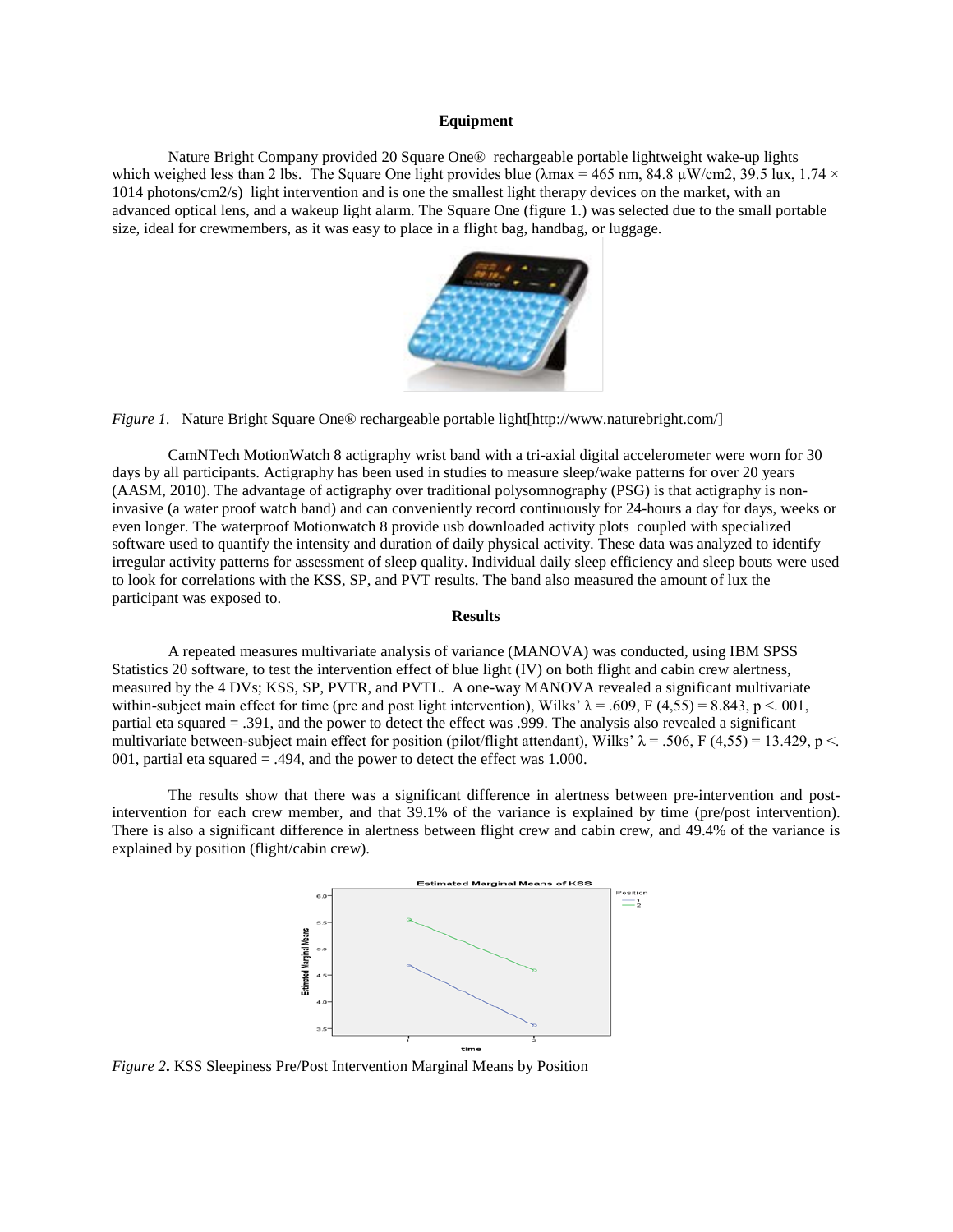Figure 2 above shows that for the measure Karolinska Sleepiness nine point Scale (KSS), there is a similar intervention effect for both pilots and cabin crew, but there is a difference in the estimated marginal means related to crew position  $(1 =$  pilot and  $2 =$  cabin crew). The Karolinska Sleepiness Scale (KSS) is a 9-point Likert scale based on a self-reported, subjective assessment of the subject's level of drowsiness at the time where  $1 =$  extremely alert and  $9 =$  extremely sleepy/fighting sleep. The independent measure derived from the KSS Checklist was self-rated sleepiness. Higher scores indicated a higher level of subjective sleepiness. KSS has been used widely, particularly for describing changes over time within subjects (Gillberg et al., 1994). It is clear that both pilots and flight attendants had a decreased self-assessed sleepiness; however, the reason for the difference in the estimated margin of means based on crew position was not evident.



*Figure 3.* SP Pre/Post Intervention Marginal Means by Position

Figure 3. above shows that for the measure PVTR there is a positive intervention effect (reduced reaction time) for cabin crew, but not for flight crew. However, there is still a difference in the estimated marginal means related to crew position  $(1 - \text{flight})$  crew and  $2 - \text{cabin crew}$ . Subjective fatigue was assessed using the Samn-Perelli Fatigue Checklist [30]. The Samn-Perelli is a 7-point Likert scale, where  $1 = \text{fully alert/wide}$  awake and  $9 =$ completely exhausted, unable to function effectively. Higher scores indicated a higher level of subjective fatigue (Samn and Perelli, 1982). Vigilance was assessed with the Psychomotor Vigilance Test (PVT), a 5-minute iOS visual reaction-time task which evaluates sustained attention [4]. Participants were instructed to respond to the appearance of a visual stimulus by tapping a black bulls-eye target on the iOS screen as quickly as possible. During each 5-min session, visual stimuli appeared at variable intervals of 2–10 s. From each PVT trial, reaction times (RTs) were collected and 2 performance variables, average response time and number of lapses (i.e. failure to respond or RT > 500 msec) were extracted by Jeppesen Crew Alert.

Figure 4. below shows that for the measure PVTL there is a similar intervention effect for both flight crew and cabin crew, but there is a difference in the estimated marginal means related to crew position  $(1 - \text{flight crew})$ and  $2 =$  cabin crew).



*Figure 4.* PVTL Pre/Post Intervention Marginal Means by Position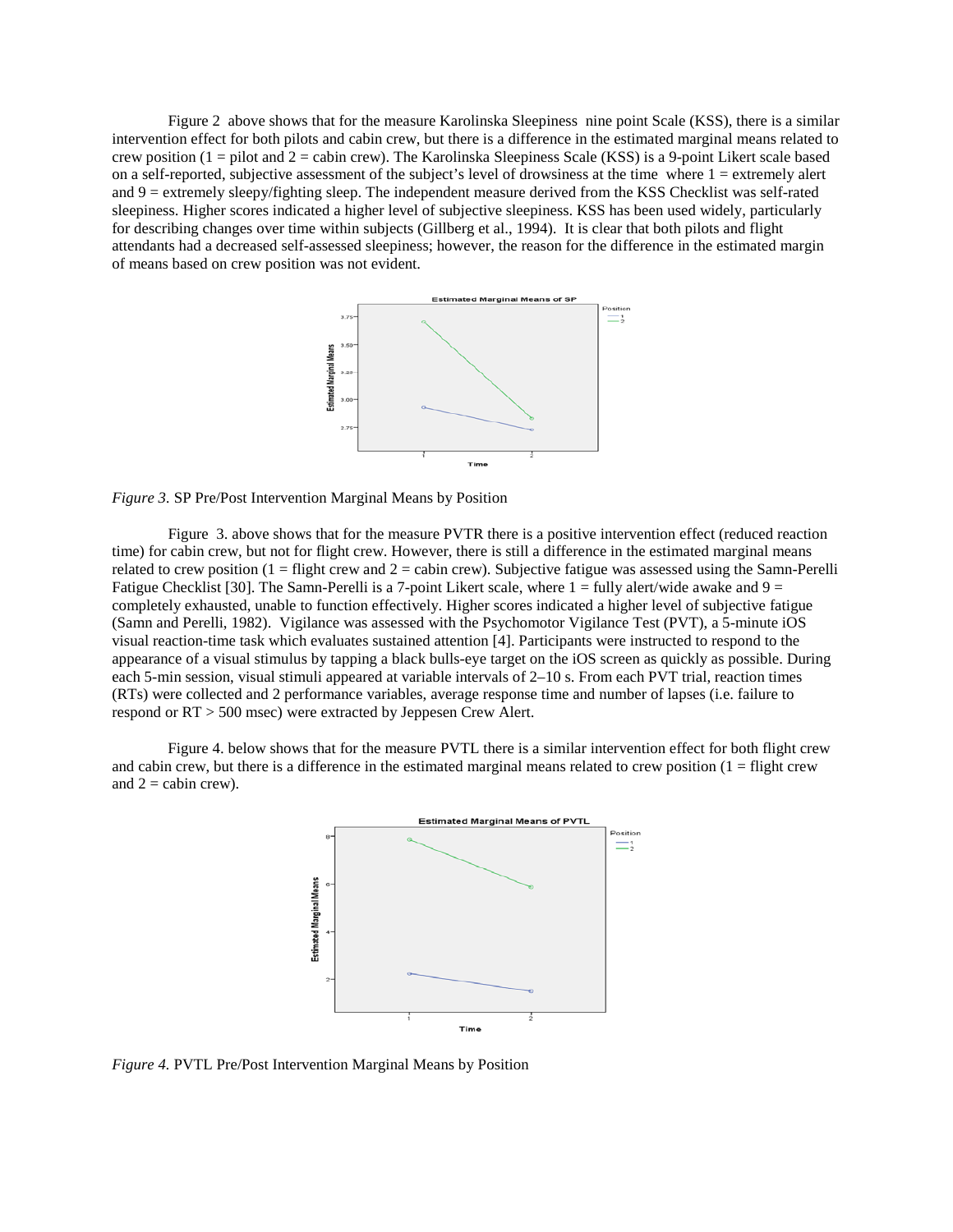The results reveal that crewmembers may be able to improve behavioral alertness with the use of bright light interventions as a fatigue countermeasure to improve occupational safety in transportation. A review of literature and results of this study shows the acute alerting effect of blue light to be a potentially useful countermeasure to reduce physiological, perceived, and cognitive fatigue, where conditions allow its use. Results garnered can be used to develop innovative light therapies and preventive strategies for industries with shift workers such as aviation, maritime, rail, nuclear, and medical.

#### **Recommendations**

The benefits of light therapy extend well beyond aviation, and are often used with depression, dermatology, psychiatry, neurology and gerontology and work related issues such as, shiftwork and sports medicine (Dutch Olympic Swimming Team, TVM Ice -skating team, Dutch Olympic Committee). In addition to individual crewmembers using portable light units as a fatigue countermeasure, crewmembers can benefit from simple 'light stations' in crew check-in areas and light effect can be integrated into alertness models. Expanding the limited body of scientific knowledge about light effect on alertness may allow us to integrate light/dark effect into alertness models, to improve fatigue management systems. With algorithms indicating peek and low times in the schedule we may be able to determine when and how long the crewmember should seek natural or artificial light beyond adjusting circadian rhythms.

Although natural light is not always practical in the aviation setting, portable small light weight units for flight bags and desktop light boxes placed in crew break areas, (10,000 lux, 17,000 Kelvin UV-Free lights which mimic a blue sky) could be effective. Operators can work with their flight surgeons and health departments to discuss these options. Educating crewmembers on the acute effect of light on their sleep, mood, and alertness is crucial, particularly as we look closer at the quality of life and sleep issues with crewmembers —such as sleep apnea. In addition to improved alertness, relief from seasonal affective disorder could also be a benefit- particularly in the dark winter months in areas such as Seattle, Norway, Sweden, Canada and Michigan.

Clearly, there is still a need for further research on the best ways to integrate specific timed light in the occupational setting, perhaps drawing on some of the innovate mood lighting for passengers in modern aircraft, and evaluations of the most appropriate spectrums. One area which may deserve further research is red light intervention —which may conducive to night flight deck operations. In a study conducted by researchers Levent, et al., (2013), at Rensselaer Polytechnic Institute shows that exposure to red wavelengths and levels of light has the potential to increase alertness. Providing future research looks into the spectral sensitivity of alertness and how if it changes over the course of 24 hours, this would be helpful for building light into bio-mathematical alertness models. Light therapy is not new to Western Michigan University (WMU) or the aviation industry. Currently the WMU health center (sindecuse) offers light therapy for students and faculty aimed at the treatment of seasonal affective disorder. Additionally, sky effect lighting has replaced florescent tubes in a WMU classroom to improve concentration for students, along with an innovative 'light bar' was installed in the student lounge area at the College of Aviation. Students can bask under light therapy while studying or relaxing in between classes. The light bar is also used to educate students about the relationship of fatigue and aviation accidents, countermeasures and alertness strategies. This is an opportunity to apply the same concepts to transform countermeasures in the flight deck. Recently, we have seen a flux of light therapy innovations aimed at passengers to improve mood, decrease effects of jet lag and minimize fatigue, include commuter train installations in the UK. Next generation aircraft such as the B787, and A380 have mood lighting installed to help passengers adjust to new time zones. Paris Charles de Gaulle airport installed three light therapy 'spaces' where passengers can enjoy light therapy to fight their jet lag. The light can be used before, during, or after the flight. The Nature Bright Company Sun Touch 'light boxes' are currently used in light bars at WMU, medical facilities, and at airlines such as Novair.

#### **Acknowledgements**

The authors would like to express their gratitude for all of the airline participants who volunteered their time to participate in this study; participating Airlines and staff; Jeppesen, A Boeing Company; Tomas Klemets; Gregory A. Pinnell MD, senior AME, senior Flight Surgeon USAFR; Undergaduate Research Assistants Troy Booker, Travis Davis, Industry Aviation Human Factors Consultants, Jeanne Kenkel, Sherry Saehlenou, and Captain John Gadzinski; Light therapy researcher Toine Schoutens; Nature Bright Company, Western Michigan University and CamNtech. This study would not have been possible without your collaboration. Funding/Disclosure: The study